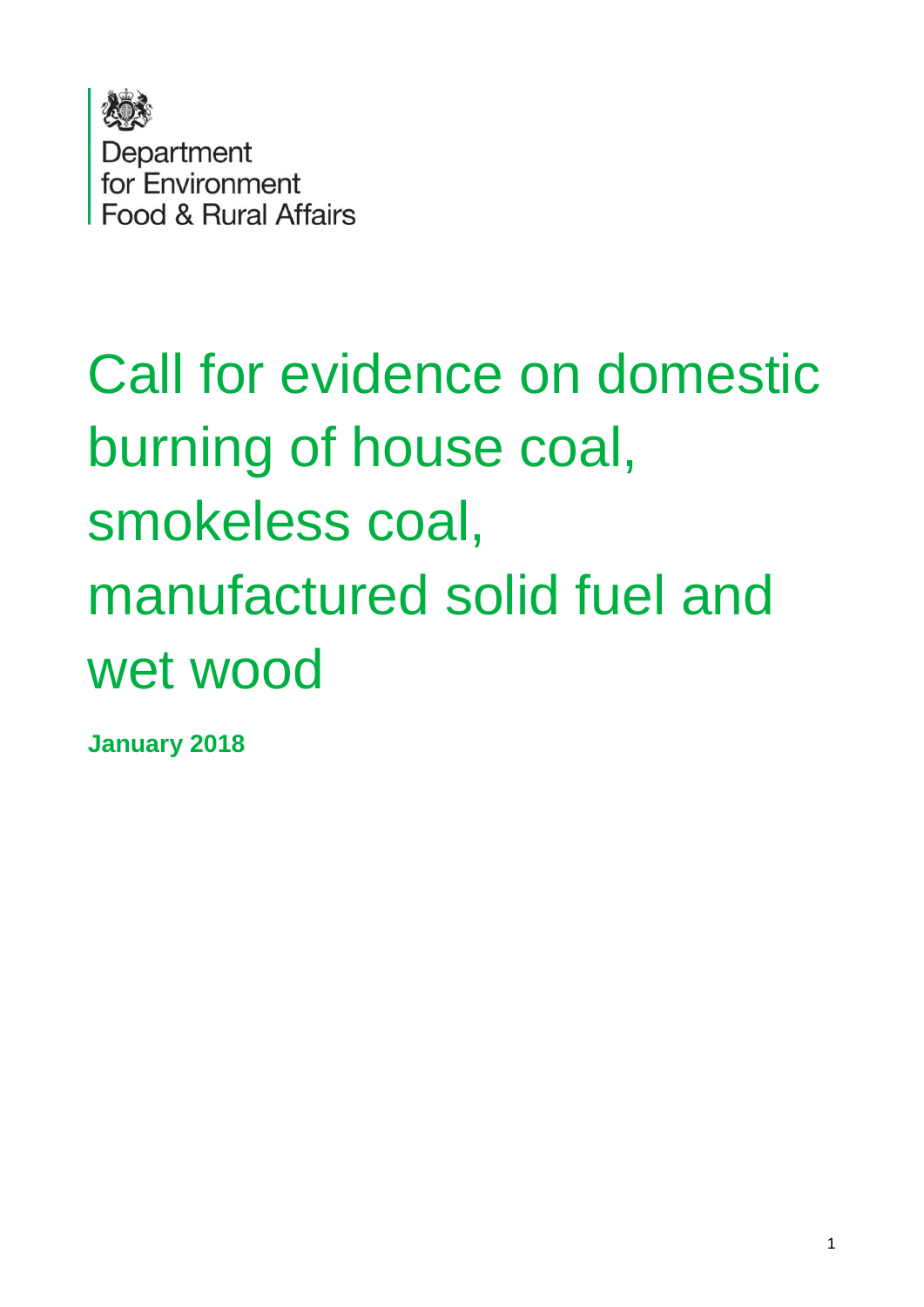

© Crown copyright 2018

You may re-use this information (excluding logos) free of charge in any format or medium, under the terms of the Open Government Licence v.3. To view this licence visit [www.nationalarchives.gov.uk/doc/open-government-licence/version/3/](http://www.nationalarchives.gov.uk/doc/open-government-licence/version/3/) or email [PSI@nationalarchives.gsi.gov.uk](mailto:PSI@nationalarchives.gsi.gov.uk) 

This publication is available at [www.gov.uk/government/publications](http://www.gov.uk/government/publications) 

Any enquiries regarding this publication should be sent to us at:

[Air.Quality@defra.gsi.gov.uk](mailto:Air.Quality@defra.gsi.gov.uk)

or by writing to:

Local Air Quality Team Department for Environment, Food and Rural Affairs Area 2C, Nobel House 17 Smith Square

LONDON SW1P 3JR

[www.gov.uk/defra](http://www.gov.uk/defra)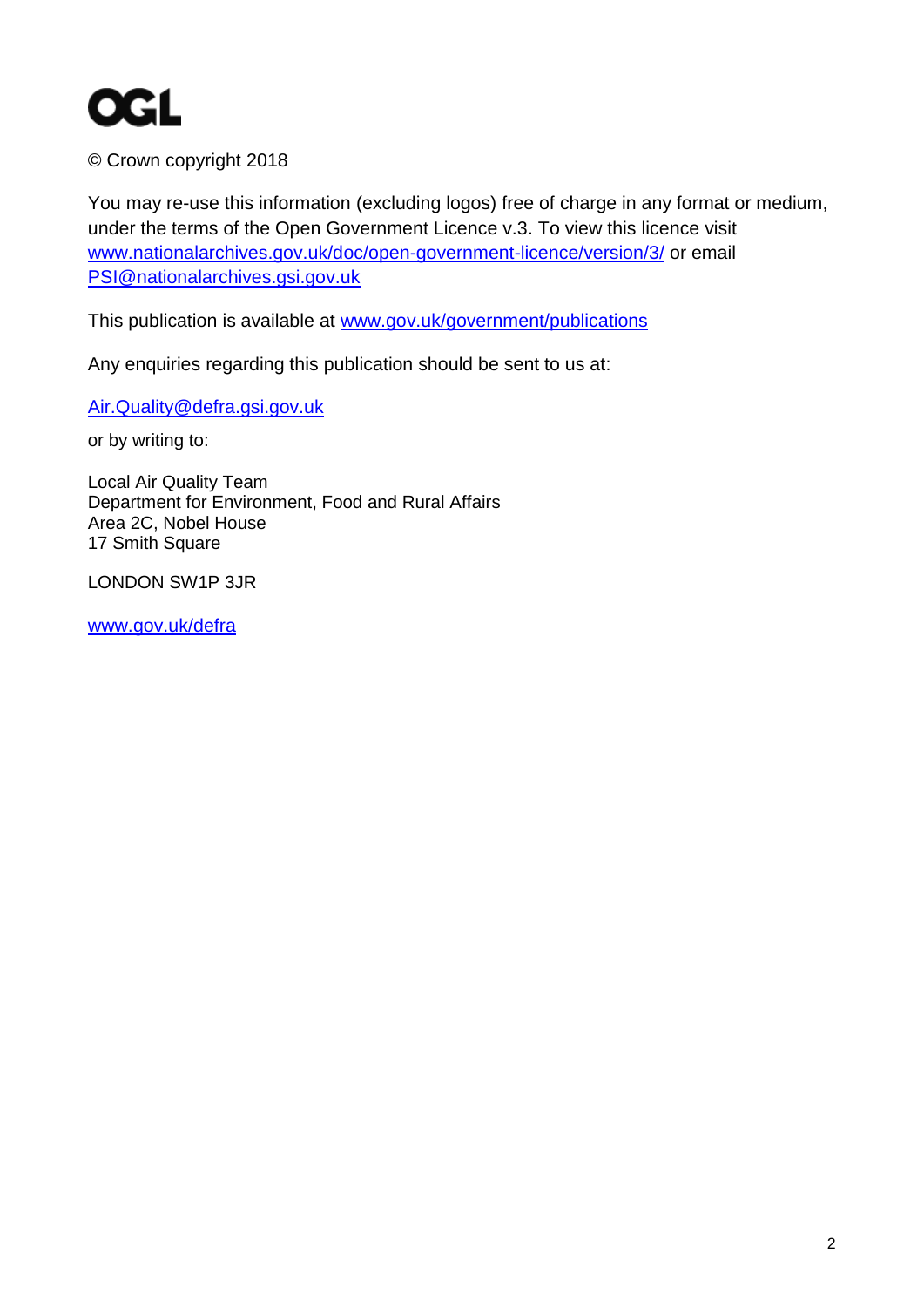#### **Contents**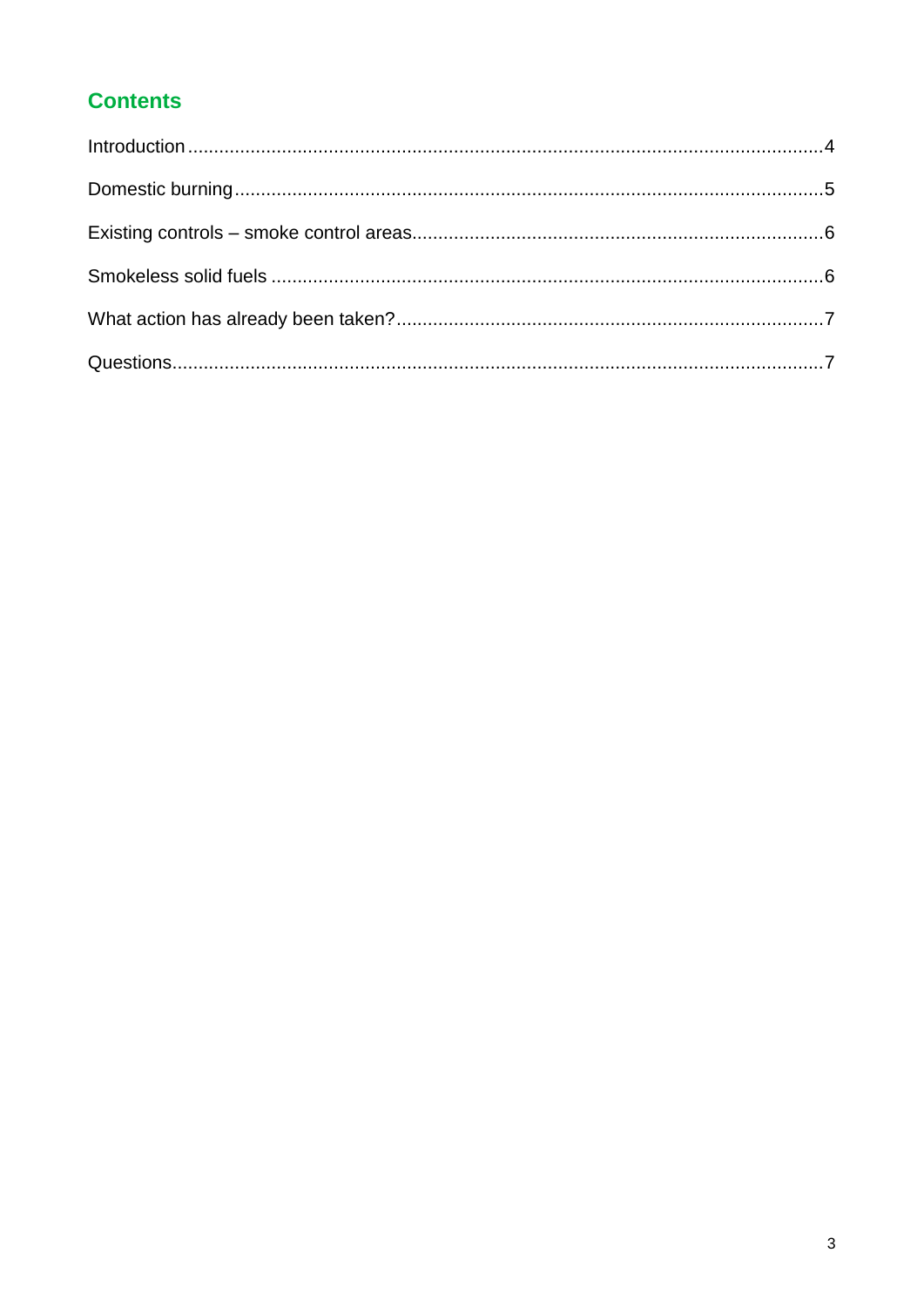# <span id="page-3-0"></span>**Introduction**

Many everyday activities essential for supporting lives and livelihoods can cause air pollution. The air quality impacts of driving are widely discussed and understood<sup>1</sup>, but vehicles are not the only source of air pollution. Generating power, heating homes, industry and agriculture can all contribute, as they generate air pollutants such as particulate matter, nitrogen dioxide and sulphur dioxide.

Domestic burning of house coal, smokeless solid fuels and wood is the single largest source of harmful particulate matter (PM $_{2.5}$ ) emissions in the UK, at around 40%<sup>2</sup> of the total in 2015. This compares with industrial combustion (17%) and road transport (13%). The tiny particles in smoke can enter the bloodstream and attach to internal organs risking long term health issues as well as having more immediate impacts on some people, such as breathing problems or asthma attacks.

Burning the following domestic solid fuels leads to emissions of PM2.5. The main solid fuels burned in the home are:

- $\bullet$  House coal (or bituminous coal) a naturally occurring mined product. PM<sub>2.5</sub> emissions are higher than from smokeless fuels.
- Smokeless coal (or anthracite) a form of naturally occurring, mined, high-purity coal, authorised for use in smoke control areas.
- Manufactured solid fuels fuels manufactured from coal products with other ingredients that have low smoke emissions, however some do have high SO<sub>2</sub> emissions.
- Wet wood a naturally occurring product. Newly felled wood has a high moisture content and creates a lot of smoke when burned, it has over double the emissions of seasoned or kiln dried wood.
- Seasoned wood wood that has been left for up to 2 years to naturally air dry.
- $\bullet$  Kiln dried wood wood that has been kiln dried to below 20% moisture.

We are considering how to encourage consumers to shift from burning the more polluting fuels such as house coal and wet wood, towards less polluting fuels such as low sulphur smokeless fuels and dry wood. This can deliver both health and economic benefits for individuals, as well as providing a more pleasant experience for consumers.

1

<sup>1</sup> [The UK Plan for Tackling Roadside Nitrogen Dioxide Concentrations, July 2017](https://www.gov.uk/government/publications/air-quality-plan-for-nitrogen-dioxide-no2-in-uk-2017)

 $240\%$  is based upon the calculations in the National Atmospheric Emissions Inventory for 2015, which is the most recent year available. This data is uncertain given the difficulties in accurately estimating the extent and nature of domestic burning, however it is the best available evidence and is informed by a wide range of data sources, including data from BEIS and the stove and wood fuel industries. Of the 40% approximately 35% is domestic wood. <http://naei.beis.gov.uk/data/>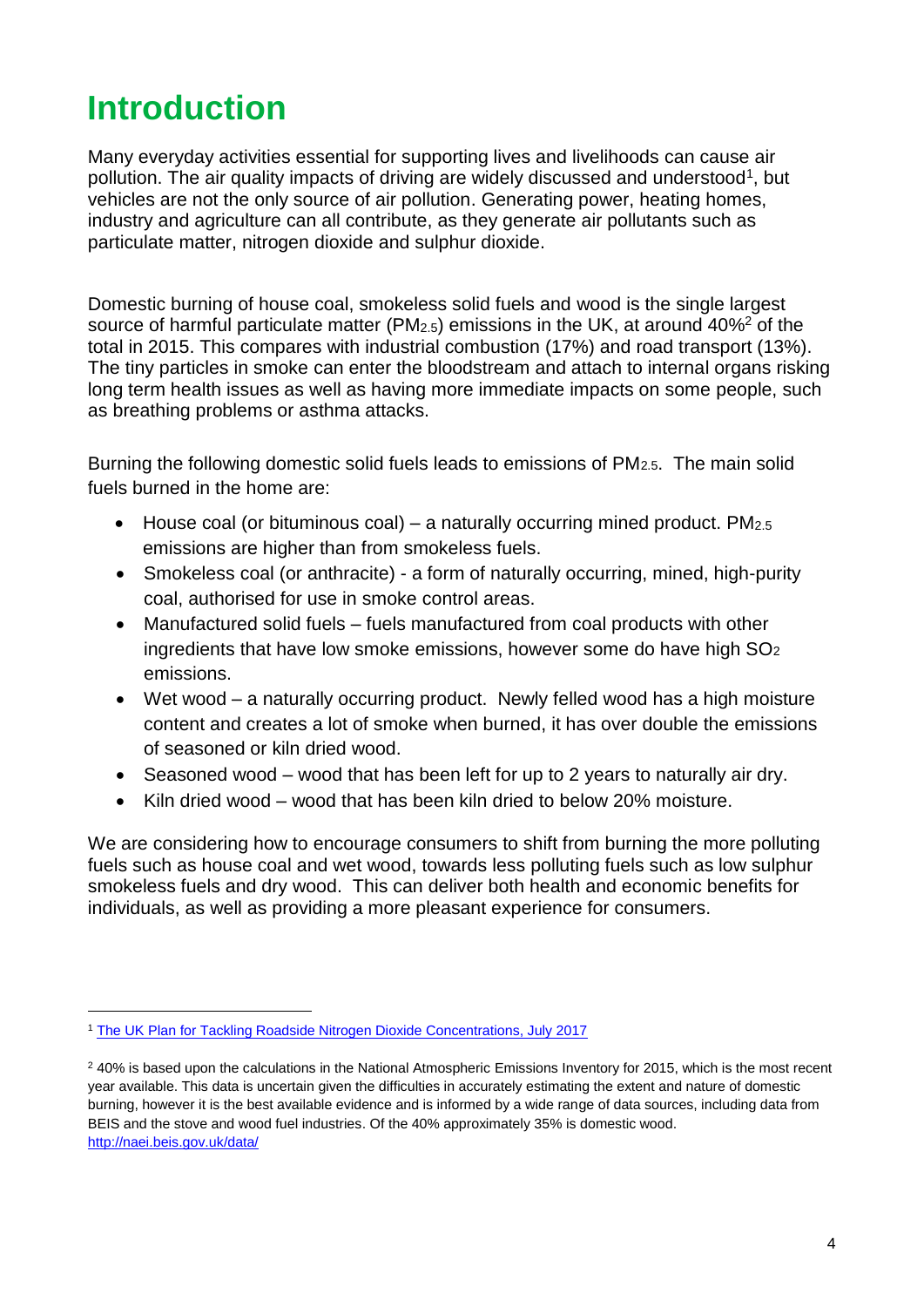**We are not considering banning domestic burning. The Government recognises that many households have installed wood-burning stoves, and the Government is not seeking to prevent their use or installation.** But we are keen to encourage consumers to switch to cleaner wood burning, this will directly benefit consumers in their homes, as well as improving the local environment.

We are therefore considering a range of options to help reduce particulate matter emissions and improve air quality. These options include:

- Consumers who burn house coal switching to alternative fuels (e.g. low sulphur smokeless fuels).
- Consumers switching from wet wood to dry wood.
- Introduction of sulphur limits for all smokeless solid fuels.
- Provision of powers for local authorities to take action for persistent smoke offences, where local amenity is harmed.

The purpose of this Call for Evidence is to gather more information and data on the use of house coal, smokeless coal, manufactured solid fuels and wood for domestic heating as we seek to help householders make cleaner choices when using these fuels to heat their homes efficiently and reduce air pollution.

Forthcoming evidence will feed into the Government's Clean Air Strategy, which will be published for consultation in 2018. This will set out how we will work towards our international commitments and continue to deliver air quality improvements in the UK.

# <span id="page-4-0"></span>**Domestic burning**

The restoration of open fires and installations of wood-burning stoves have risen in popularity over recent years. They are now an additional form of heating for many households; for a minority they may be the sole heat source.

Burning wood has aesthetic appeal to many. By shifting to cleaner fuels and appliances, people can protect their own health, and that of their families, neighbours and communities by creating fewer particulate emissions.

For example when wet wood is burned, the heat output is significantly reduced and chemicals from the partially combusted wood build up on the inside of the stove and chimney, which increases the risk of chimney fires. High sulphur solid fuels burn at very high temperatures and can damage appliances and chimneys.

Impacts of residential emissions are generally most significant in built up areas, when combining with a range of other emissions sources. However, particulate matter emissions from solid fuel burning can be significant in rural areas too.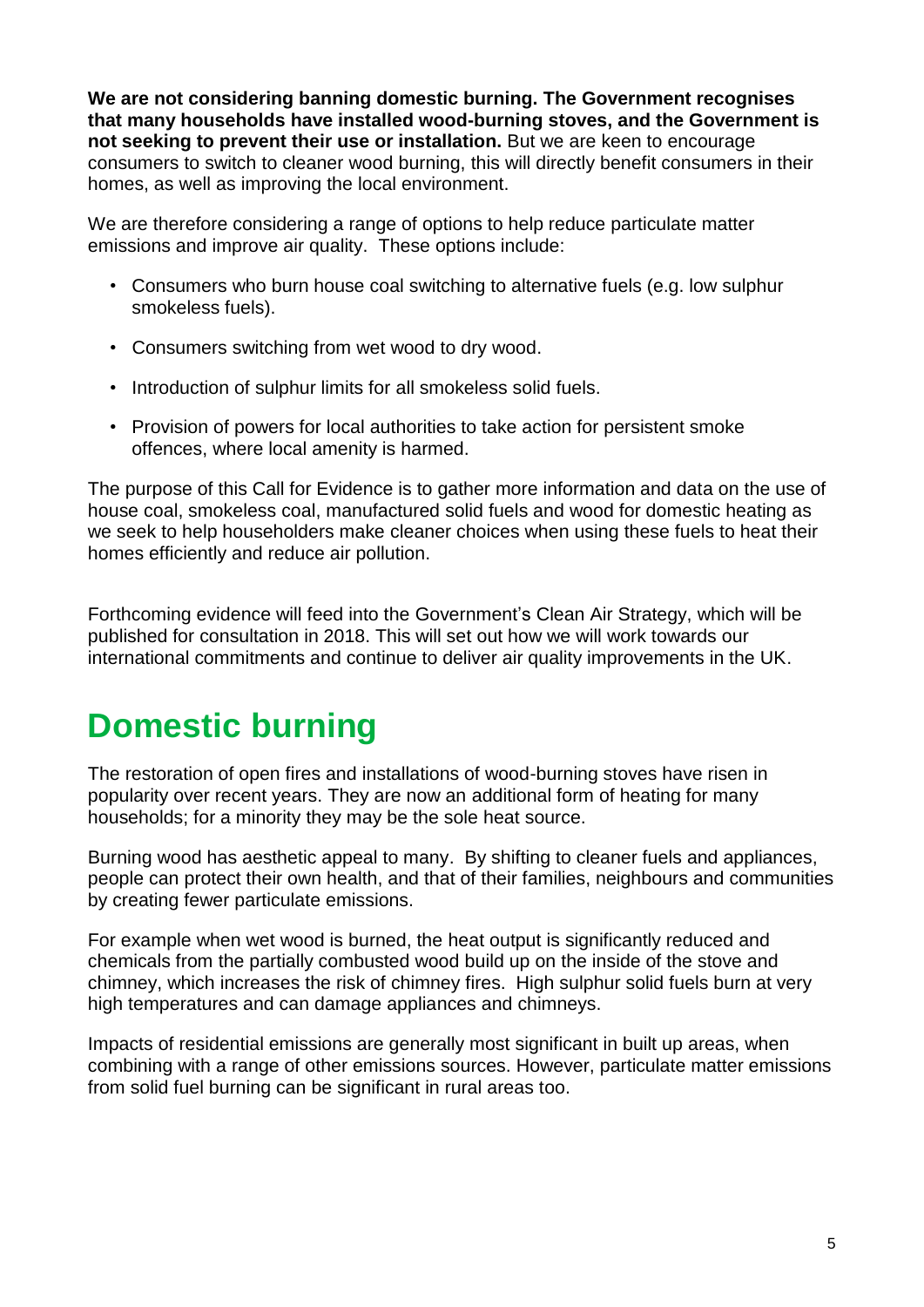Emissions from domestic burning are not a new problem; the smogs<sup>3</sup> of the 1950s primarily related to the emissions from burning coal in UK cities from industrial and domestic premises, led to the development of the Clean Air Act and the establishing of Smoke Control Areas across the country. In Smoke Control Areas it is illegal to sell or use (burn) unauthorised fuels except if they are to be used in an exempt appliance. While domestic burning and other emissions have reduced significantly since the 1950s, the evidence on the adverse health impacts from air pollution has also grown during that time, showing that even at today's lower levels significant harm can be caused. Since 2005, we have seen an increase in the emissions from the domestic sector. We believe this is largely down to an increase in the popularity of open fires and wood-burning stoves. The purpose of this call for evidence is to raise awareness of this trend and consider the effects of possible government interventions to encourage a switch to cleaner fuels. This call for evidence is designed to improve the data available to the Government.

Through this call for evidence, we are interested in exploring how many households are burning solid fuels as either their main fuel or as a secondary fuel, the implications of any changes, and what support may be required to encourage these households to switch fuel type, in line with the Governments' policies.

## <span id="page-5-0"></span>**Existing controls – smoke control areas**

Smoke control areas are specific areas, designated by local councils, where it is illegal to allow smoke emissions from the chimney of your building. In these areas you can only burn authorised fuels or use an appliance which has been exempted for use in the area.

Anecdotal evidence would suggest that awareness of, and compliance with, smoke control area legislation in these areas is low and that many perceive the problem of domestic burning to no longer be an issue with regards to pollution.

We are interested to know if the provision of additional powers, for example to issue fixed penalty notices for persistent smoke offences, would assist local councils in increasing compliance with legislation where local amenity is harmed.

# <span id="page-5-1"></span>**Smokeless solid fuels**

1

In addition to house coal, smokeless coal and wood there are a number of manufactured solid fuels which are marketed as 'smokeless solid fuels'. These are manufactured using a mixture of pulverised coal, other ingredients such as waste biomass and binding agents which are re-formed into briquettes. The Clean Air Act 1993 regulates the sulphur content of smokeless solid fuels which can be used in smoke control areas to 2% sulphur. However there are a number of smokeless solid fuels which are marketed for sale outside smoke control areas and where the sulphur content can be significantly higher. High

<sup>&</sup>lt;sup>3</sup> Smog is a mixture of air pollutants, originally named for the mixture of smoke and fog in the air found especially in cities, that makes the atmosphere difficult to breathe and harmful for health. We now know that smog includes a wide range of air pollutants, including smoke, gases and particulate matter.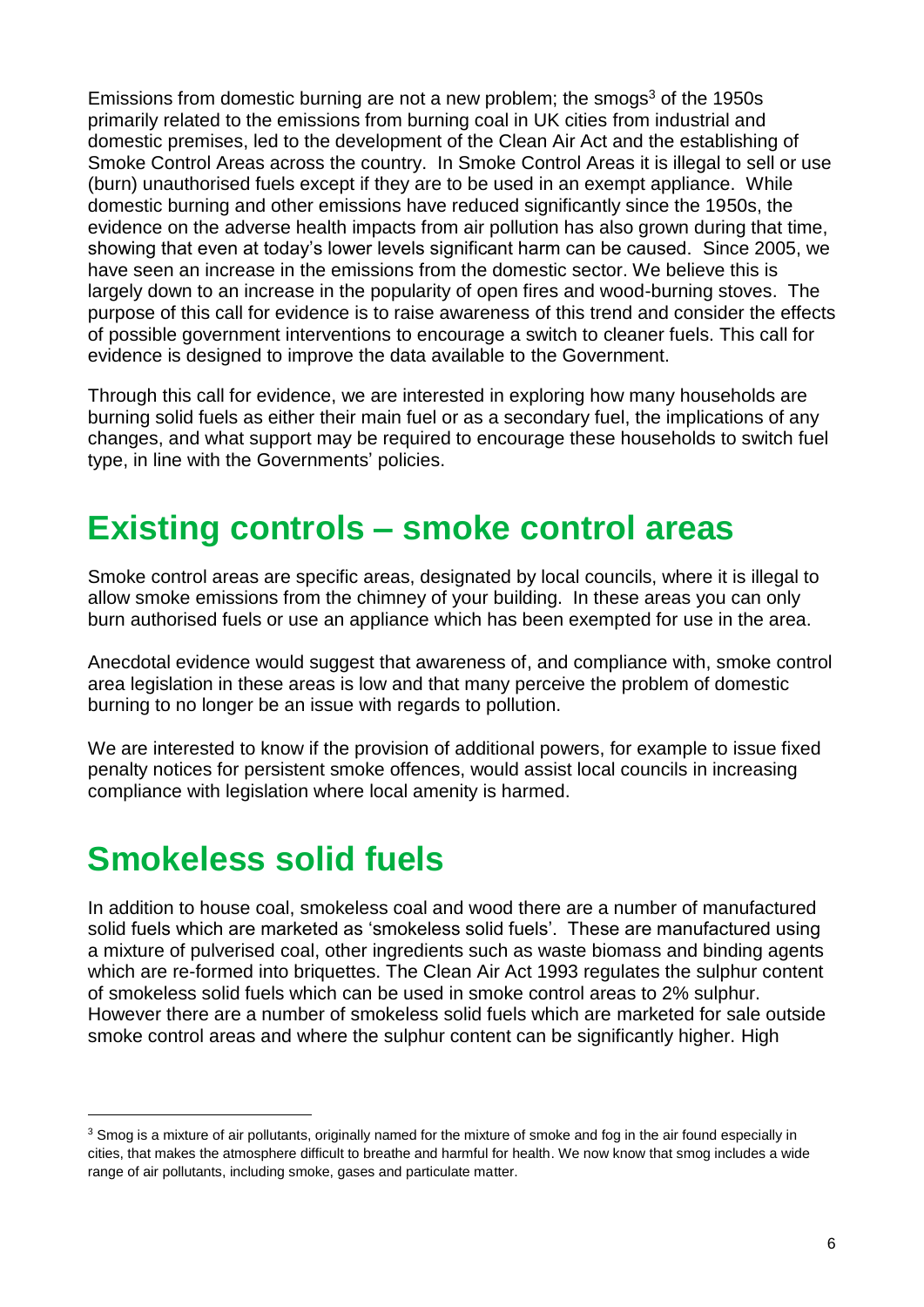sulphur content fuels are harmful to human health and the environment. In addition they can also cause damage to stoves and chimneys.

There is no requirement to label products with their sulphur content, therefore consumers would find it difficult to identify these when purchasing fuel, due to inadequate information at the point of sale and lack of knowledge of the harm cause. They may therefore purchase these in good faith

As government already regulates the sulphur content of all liquid fuels, we are minded to review and extend the sulphur content limit to all smokeless solid fuels to ensure that consumers don't switch from house coal to a more polluting high sulphur manufactured smokeless fuel. We are seeking views on whether there should be legislation which sets specific limits, and if so what these should be.

Anthracite is a naturally occurring, mined, high-purity form of coal, and is approved for use in smoke control areas because of low emissions of particulate matter. We are not currently seeking further evidence on the use of anthracite.

# <span id="page-6-0"></span>**What action has already been taken?**

As a first step we have been raising consumer awareness of the issue and developing quality standards for fuel; we are working with industry to launch a new industry-led ['Ready to Burn'](https://woodsure.co.uk/firewood-ready-burn/) standard for dry wood because wet wood can have over twice the emissions of dry seasoned wood.

We have also developed quidance to help inform consumers of what they can do to reduce their impact when burning solid fuels at home such as burning less often, switching to cleaner fuels or moving to a cleaner burning/more efficient appliance. We are working with Local Authorities to ensure this message is available for householders at a local level.

We have worked with chimney sweep organisations to provide advice to consumers in their own homes. They have developed an [informative guide](https://goo.gl/7N7eYz) which provides clear advice on the procedures to follow when lighting a stove to minimise smoke emissions.

We welcome proactive initiatives already taken by industry such as the Ecodesign-ready [brand](http://www.stoveindustryalliance.com/ecodesign-ready-stoves-and-air-quality/) launched earlier this year which enables consumers to identify which stoves are tested to the emissions standards of the Ecodesign provision due to be introduced in 2022.There are now over 300 Ecodesign ready stoves available and retailers are working hard to promote awareness of the benefits.

However more needs to be done if emissions from domestic burning are to be reduced.

# <span id="page-6-1"></span>**Timing and duration of the call for evidence**

The call for evidence will be published for a period of four weeks from the publication date

at:<https://consult.defra.gov.uk/airquality/domestic-burning-of-wood-and-coal>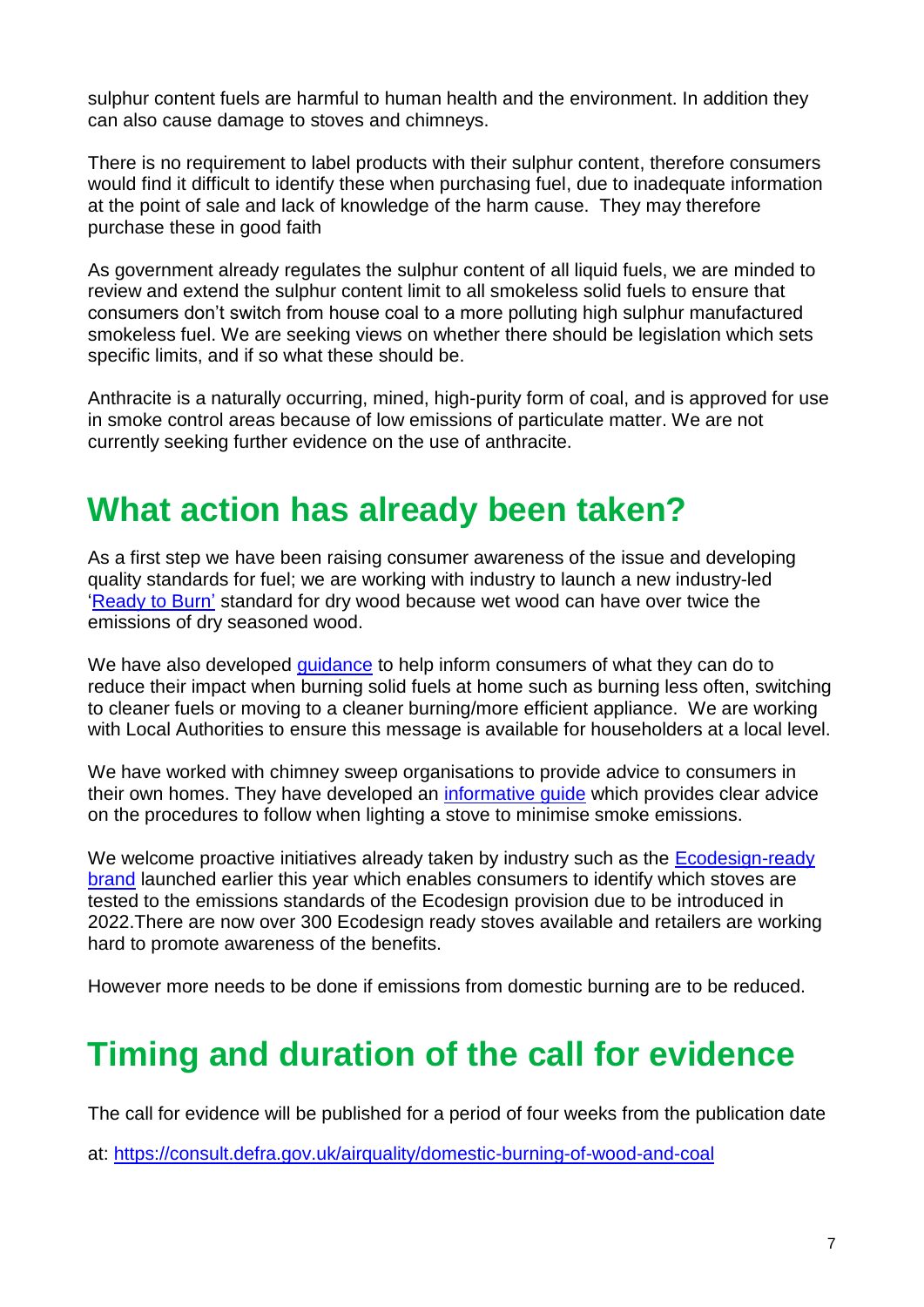You can respond using the online survey at the above link. If you would prefer not to respond online, you can respond:

By email: [Air.Quality@defra.gsi.gov.uk](mailto:Air.Quality@defra.gsi.gov.uk)

Or by writing to:

Local Air Quality Team Department for Environment, Food and Rural Affairs Area 2C, Nobel House 17 Smith Square LONDON SW1P 3JR

Your response will be most useful if it is framed in direct response to the questions posed, though further comments and evidence are also welcome.

# **Questions**

We are seeking information and data on the use of house coal, smokeless coal, manufactured solid fuels and wood for domestic heating as follows:

## **i) House coal, smokeless coal and manufactured solid fuels**

The Government is considering what further steps can be taken to encourage households away from burning solid fuels over the longer term and make a change to cleaner fuels as a stepping stone towards this goal. **This approach would see:** 

- **a move away from using house coal towards using less polluting fuels in the domestic setting by only allowing the sale of low sulphur smokeless coal and solid fuel**
- **applying appropriate sulphur standards (2% or less) to all smokeless solid fuels**

Data so far suggest that this would be cost neutral to the consumer; whilst there may be a small uplift in costs to purchase cleaner fuels, they will burn more efficiently due to their higher calorific value. The background evidence document published with this call for evidence provides further information.

The Government is interested to understand the impact on businesses from a shift towards cleaner fuels, as set out above.

## **ii) Wood fuels**

Many people are unaware that burning newly felled wood with a high moisture content ('wet wood') is not only inefficient (as the energy from the fire has to drive off all the water in the wood) but also creates more smoke and harmful particulates. Dry wood produces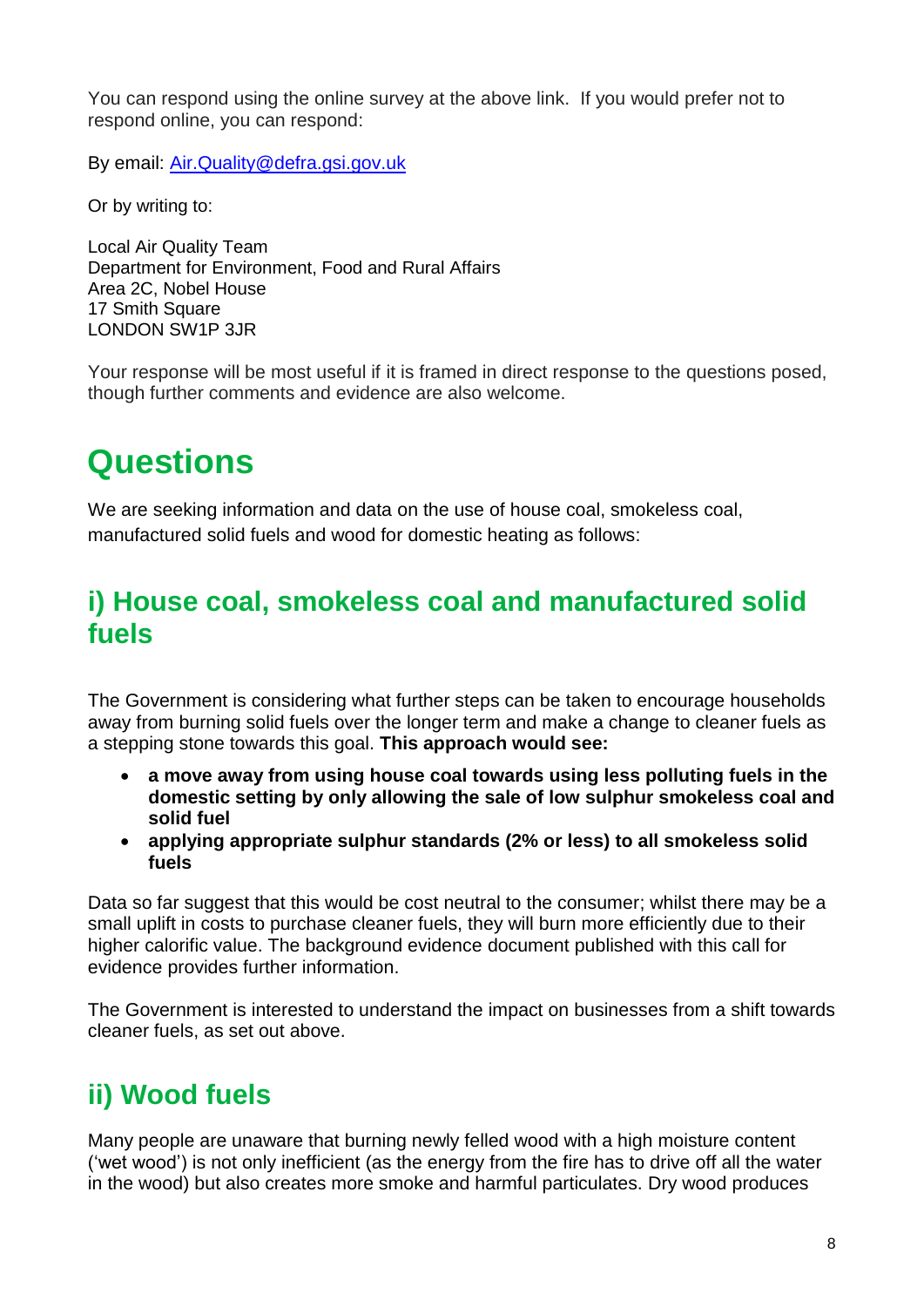less smoke and more heat when burned, and thereby provides a more pleasant experience for consumers.

As there are currently no mandatory quality or labelling standards for wood moisture content, people may also be unaware that they are buying wood that is too wet to burn straight away and requires further seasoning before use.

The Government is considering a way of reducing the use of wet wood. The solution being considered would not affect those people who have the space for large deliveries of unseasoned (wet) wood and who then season (air dry) it themselves. However, the sale of smaller quantities (more likely to be used immediately) would be limited to dry wood to ensure that people are not inadvertently burning wet wood. This would limit the harm caused to themselves, their neighbours, their stove and the environment.

**We are considering limiting sales of wood to only dry wood where this is sold in smaller sizes of packaging that does not lend the wood to being seasoned before use. For instance, in packaging of up to 2m<sup>3</sup> (a large dumpy bag).**

#### **Section 1 – Introduction: about you**

- Q1. What is your name?
- Q2. What is your email address?
- Q3. What is your organisation:
	- Academic
	- Distributor e.g. retailer
	- Fuel Supplier <10 employees
	- Fuel Supplier 10 49 employees
	- Fuel Supplier =>50 employees
	- Householder/individual
	- Industry Body
	- Local Authority
	- NGO Industry
	- NGO Environmental
	- Other please specify

Q4. Would you like your response to be confidential?

- Yes
- $\bullet$  No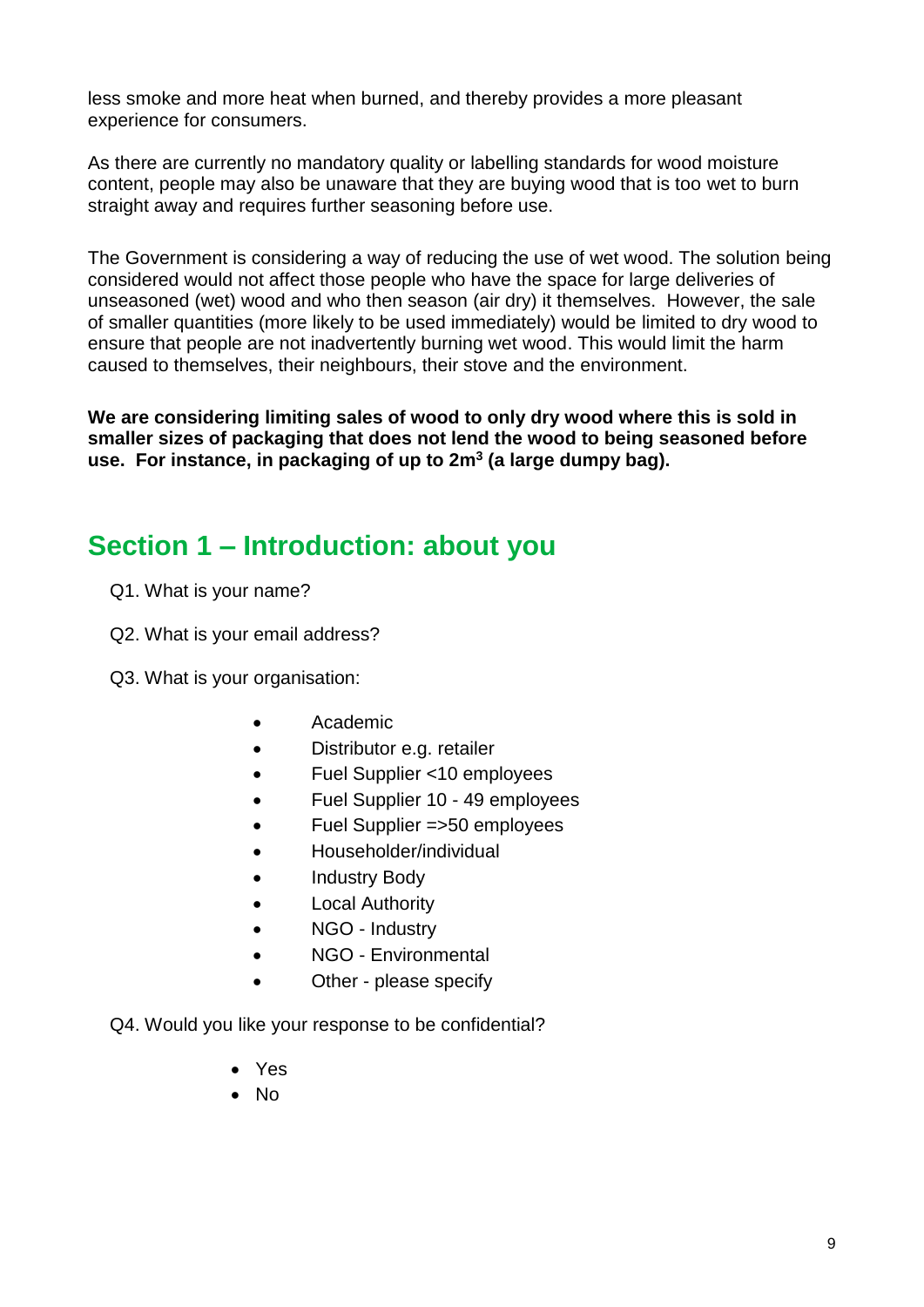## **Section 2 - House Coal, Smokeless Coal and Manufactured Solid Fuels - for retailers/consumers/users**

- Q5. The Government is seeking to build on its evidence base on the use of bituminous or "house" coal, smokeless coal and manufactured solid fuel. We welcome evidence and views from individuals and companies on the following areas:
	- a. How many households use house coal and/or smokeless coal and solid fuel to heat their home?
		- $0 99.999$
		- $\bullet$  100,000 199,999
		- $\bullet$  200,000 299,999
		- $\bullet$  300,000 +
	- b. How reliant they are on these particular forms of heating?
		- Is it their primary source?
			- 0 24 % households
			- 25 49 % households
			- $\bullet$  50 74% households
			- 75 100% households
		- Is it secondary heating?
			- $\bullet$  0 24 % households
			- 25 49 % households
			- $\bullet$  50 74% households
			- 75 100% households
	- c. How many of those burning coal are from low income groups?
		- 0 24 % households
		- 25 49 % households
		- 50 74% households
		- 75 100% households

Please supply relevant evidence.

Q6. Do you have any evidence on the likely costs and benefits to consumers of:

- a. switching from house coal to low-sulphur smokeless solid fuels;
- b. applying sulphur standards to smokeless solid fuels.

Please supply relevant evidence.

- Q7. Do you have any evidence to suggest which fuels people would switch to if they were unable to purchase house coal?
	- Kiln dried wood (i.e. below 20% moisture)
	- Seasoned wood (i.e. left to air dry for 2 years)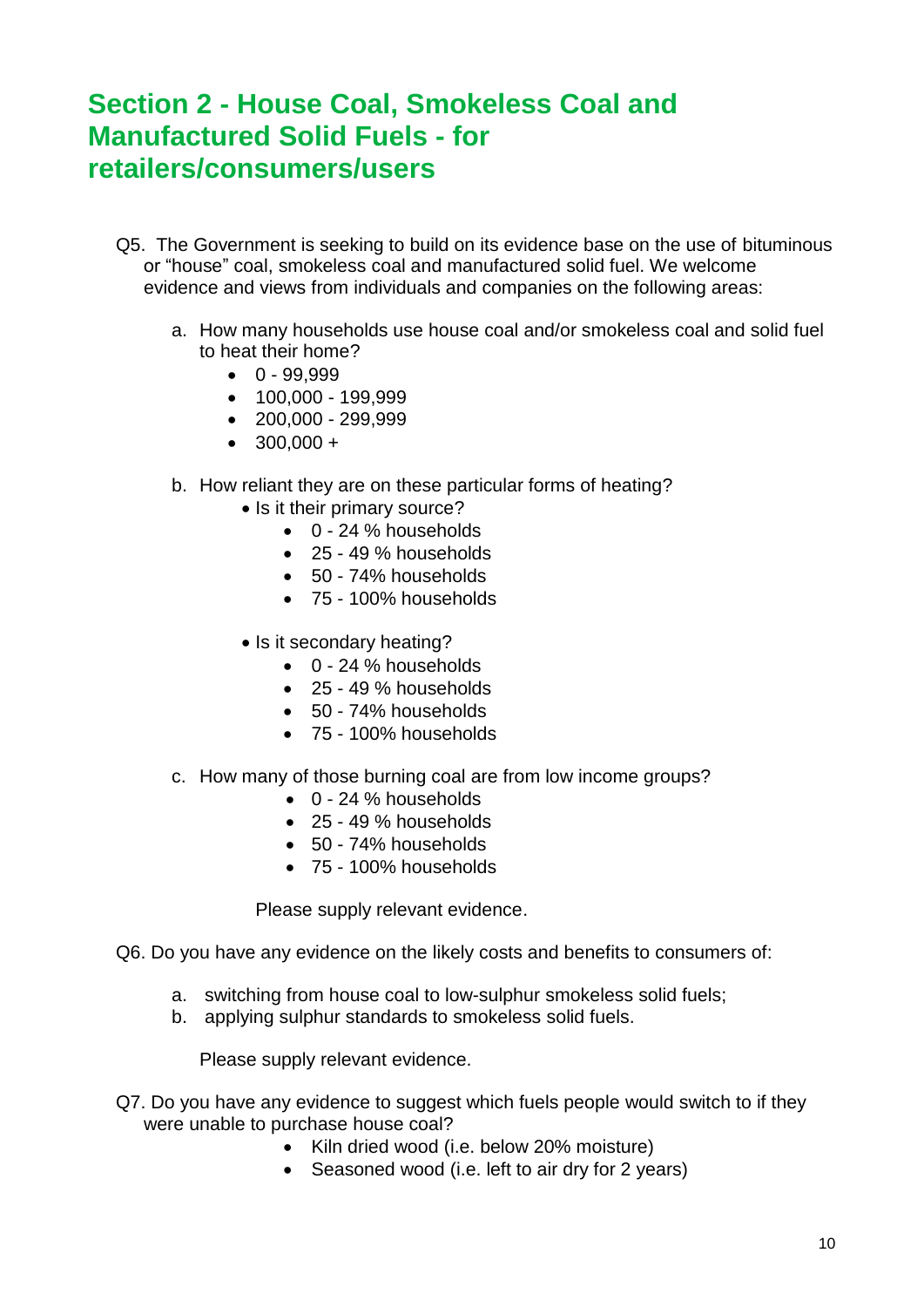- Wet wood (i.e. newly felled)
- Smokeless coal or anthracite
- Manufactured solid fuels
- Gas
- Electricity
- Oil
- Other (please specify)
- Q8. Do you have any evidence to suggest that limiting sales of coal products to low sulphur smokeless fuel would have a particular impact on the following groups of individuals?
	- a. Low income households
	- b. Rural dwellers
	- c. Urban dwellers
	- d. Other please specify

Please supply relevant evidence.

- Q9. Do you have any evidence on potential adverse impacts to consumers or the environment of limiting sales of coal products to low sulphur smokeless fuel?
	- a. Yes please supply evidence
	- b. No
- Q10. Do you have/can you share any evidence of the volumes/locations of sales of:
	- a. House coal
	- b. Smokeless coal or anthracite
	- c. Manufactured solid fuel

Please supply relevant evidence.

#### **Section 3 - Wood fuels - for retailers/consumers/users**

Q11. Do you have any evidence of:

- a. How many households use wood as a way of heating their home?
	- $0 99.999$
	- $-100,000 199,999$
	- $\bullet$  200,000 299,999
	- $\bullet$  300,000 +
- b. How reliant they are on this particular form of heating?

i. Is it their primary source?

- $\bullet$  0 24 % households
- 25 49 % households
- 50 74% households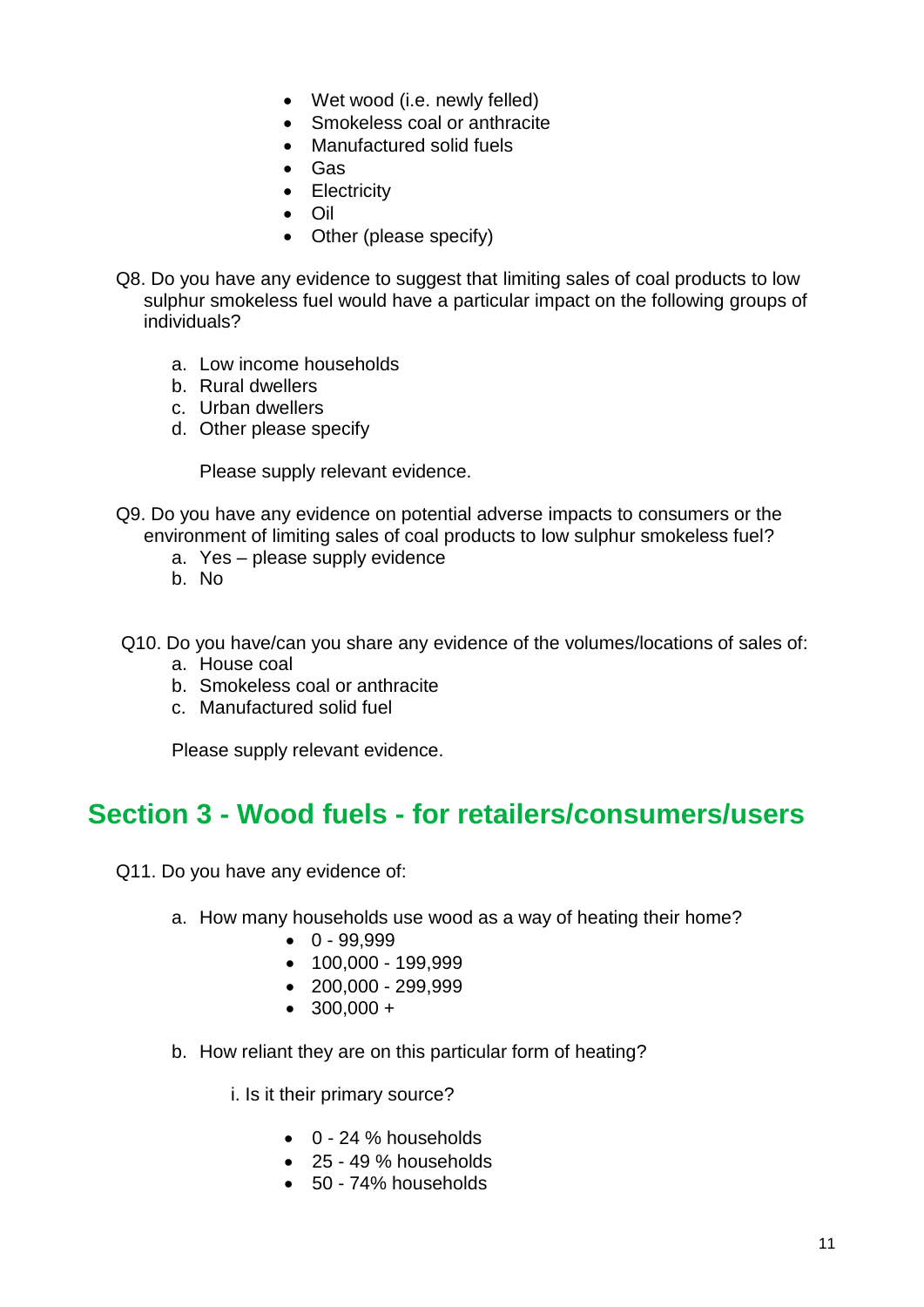- 75 100% households
- ii. Is it secondary heating?
	- $\bullet$  0 24 % households
	- 25 49 % households
	- 50 74% households
	- 75 100% households
- c. How many of those burning wood are from low income groups?
	- 0 24 % households
	- 25 49 % households
	- 50 74% households
	- 75 100% households

Please supply relevant evidence

- Q12. Do you have any evidence to suggest which fuels, if any, people will switch to if they are unable to purchase smaller volumes of wet wood?
	- Kiln dried wood (i.e. below 20% moisture)
	- Seasoned wood (i.e. left to air dry for 2 years)
	- Wet wood (i.e. newly felled) larger volumes
	- Smokeless coal or anthracite
	- Manufactured solid fuels
	- Gas
	- Oil
	- Other (please specify)
- Q13. Do you have any evidence on the likely costs and benefits to consumers of switching from wet wood to dry?
- Q14. Do you have any evidence to suggest that limiting sales of wood (up to  $2m^3$ ) to only dry wood would have a particular impact on the following groups of individuals?
	- a. Low income households
	- b. Rural dwellers
	- c. Urban dwellers
	- d. Other please specify

Please supply relevant evidence

- Q15. Do you have any evidence on potential adverse impacts to consumers or the environment of switching to dry wood?
	- a. Yes please supply evidence
	- b. No

Q16. How long, in your opinion, should wood be stored for before it can be used?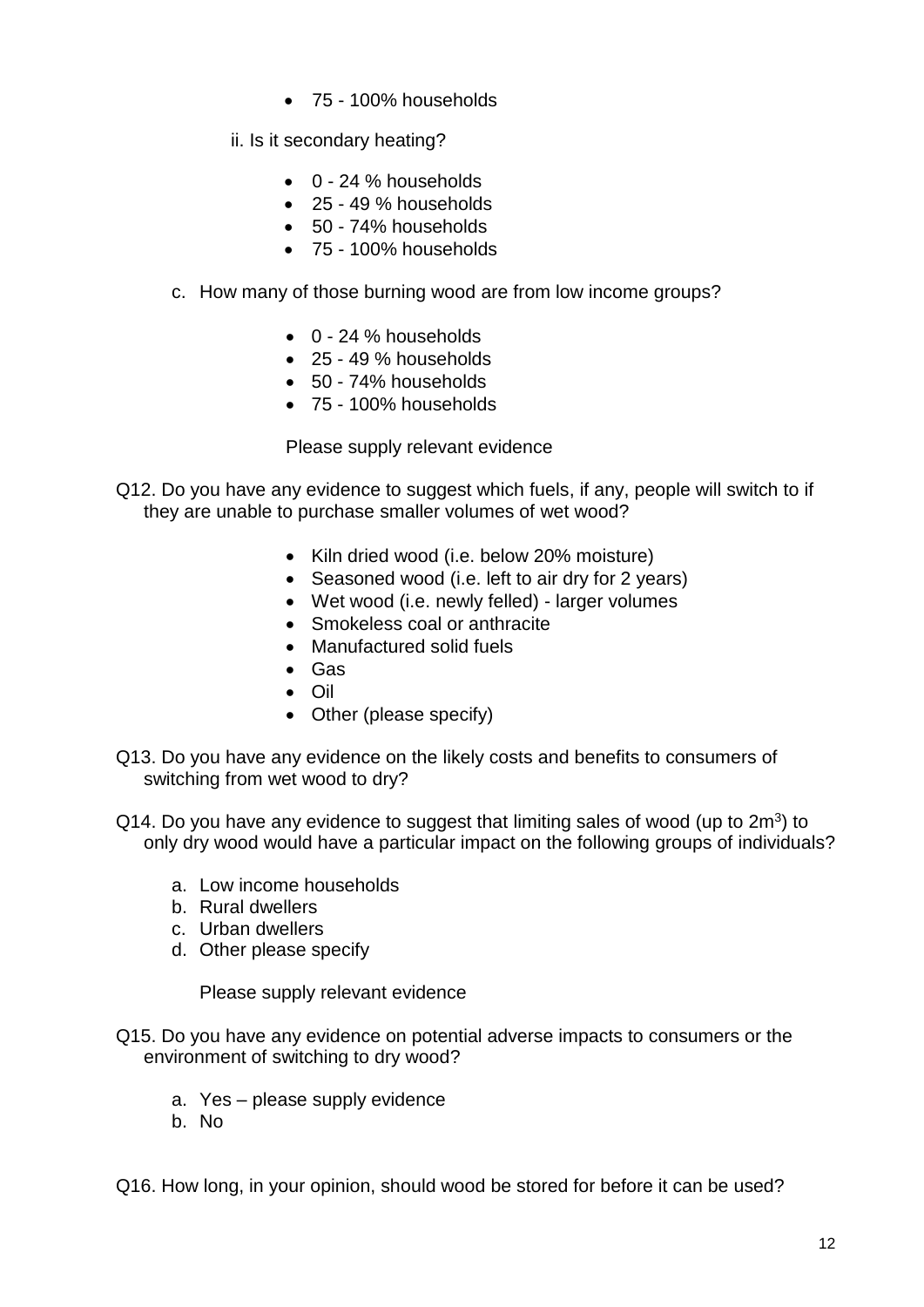- a. Use immediately
- b. One week
- c. 3 months
- d. 6 months
- e. 1 year
- f. longer (please specify)
- Q17. Burning treated wood or waste wood such as pallets, old fence posts or furniture can emit harmful fumes due to coatings applied. From your experience, would you consider the burning of treated waste or waste wood to be a common practice?
	- a. Very common
	- b. fairly common
	- c. neither common nor rare
	- d. fairly rare
	- e. very rare
	- f. don't know

Q18. What do you feel are the main reasons why people burn treated waste wood?

- a. For warmth
- b. Because it is a free fuel
- c. To dispose of the waste wood
- d. To ensure it's put to good use/ isn't wasted
- e. Because they don't know what impact it might have
- f. Other (please specify)

## **Section 4 - House Coal and Smokeless Coal and Manufactured Solid Fuels - for suppliers - businesses**

Q19. What impact would the cleaner fuels proposals have on your business?

- Q20. How long would your business need to adjust:
	- a. My business could do it immediately,
	- b. it would need  $1 2$  years
	- c. it would need  $3 5$  years
	- d. it couldn't adjust
	- e. I don't know
- Q21. Do you think there is enough capacity in the UK solid fuels market to supply enough low sulphur smokeless solid fuels, if consumers switched to these from burning house coal?
	- a. Yes
	- b. No

Please supply evidence.

- Q22. What should a sulphur limit be set at?
	- a. 1%
	- b. 2%
	- c. other please specify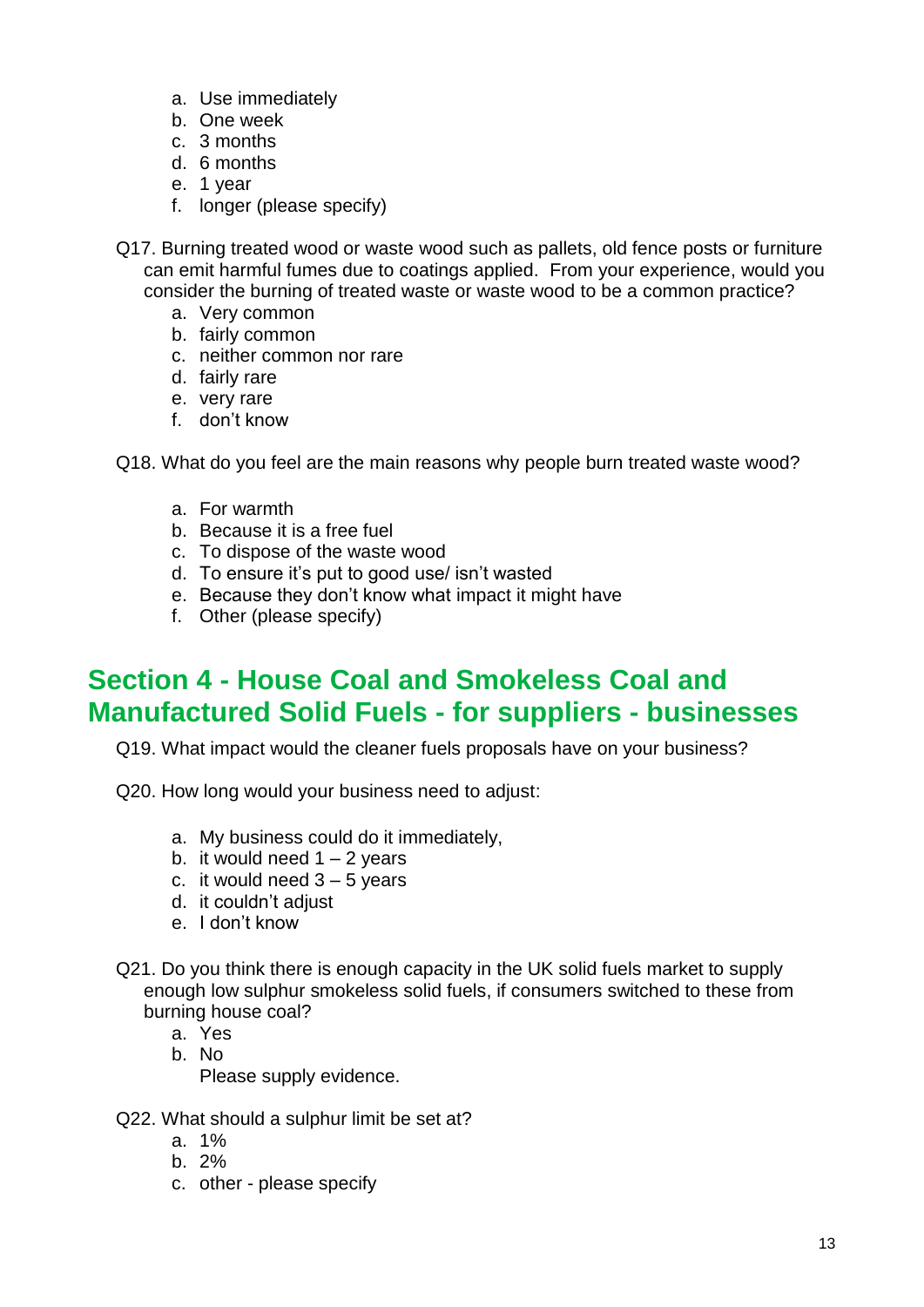d. don't know

Please give the reason(s) for your answer.

- Q23. Do you have any evidence on the prevalence of the use of high-sulphur petroleum coke in the manufacture of solid fuels?
	- a. Yes please supply evidence
	- b. No
- Q24. Do you have any evidence on the composition of smokeless coal and solid fuels and details on the pollutants, for example, metals or polycyclic aromatic hydrocarbons (PAHs), emitted when they are burnt?
	- a. Yes please supply evidence
		- We would particularly welcome quantitative data
	- b. No

## **Section 5 - Wood fuels - for suppliers - businesses**

Q25. What impact would the wood fuels proposals have on your business?

- Q26. How long would your business need to adjust:
	- a. My business could do it immediately
	- b. it would need  $1 2$  years
	- c. it would need  $3 5$  years
	- d. it couldn't adjust
	- e. I don't know
- Q27. Do you think there is enough capacity in the UK for the sustainable kiln dried and seasoned wood fuel market to supply consumers switching from buying wet wood in quantities of under 2m<sup>3</sup>?
- Q28. From your experience, what percentage of wood sold to domestic customers
	- a. in volumes less than  $2m<sup>3</sup>$  (a large dumpy bag) is:
		- wet
			- $0 24%$
			- $\bullet$  25 49%
			- $50 74%$
			- $75 100\%$
		- drv
			- $0 24%$
			- $\bullet$  25 49%
			- $50 74%$
			- $-75 100%$
	- b. in volumes greater than  $2m^3$  is:
		- wet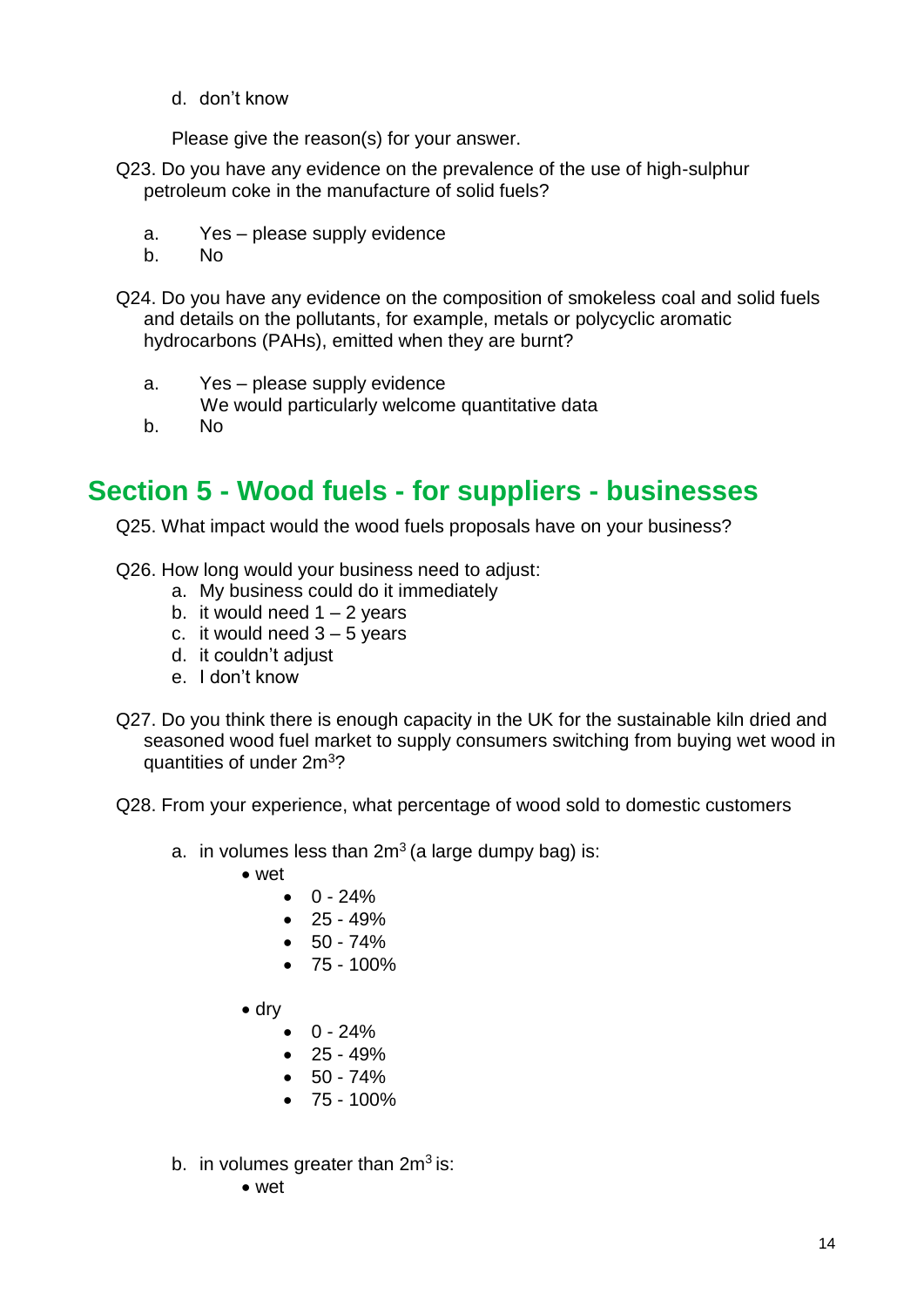- $0 24%$
- $\bullet$  25 49%
- $50 74%$
- $-75 100\%$

 $\bullet$  dry

- $0 24%$
- $\bullet$  25 49%
- $50 74%$
- $75 100\%$

Q29. We are considering a cut off of  $2m<sup>3</sup>$  for the sale of wet wood to households. Do you have any evidence for or against such a cut off? What limit do you think a cut-off should be set at?

- Bags/nets only
	- $\bullet$  Up to 1 m<sup>3</sup>
	- $\bullet$  Up to 2 m<sup>3</sup>
	- All wet wood
	-
	- Other (please specify)
- Q30. From your experience, what volume of wood sold to domestic customers can be stored away from rain/elements to ensure it remains dry?
- Q31. How big do you think the wood fuels market is in terms of the volume of both wet and dry wood sold?
	- a. volume of wet wood sold
	- b. volume of dry wood sold

#### **Section 6 - Local powers to tackle air pollution from smoke**

Local authorities often receive nuisance complaints as a result of outdoor and indoor burning (for example irresponsible use of bonfires, chimineas, fire-pits, allotment fires and chimneys). This harms local amenity by creating smoke.